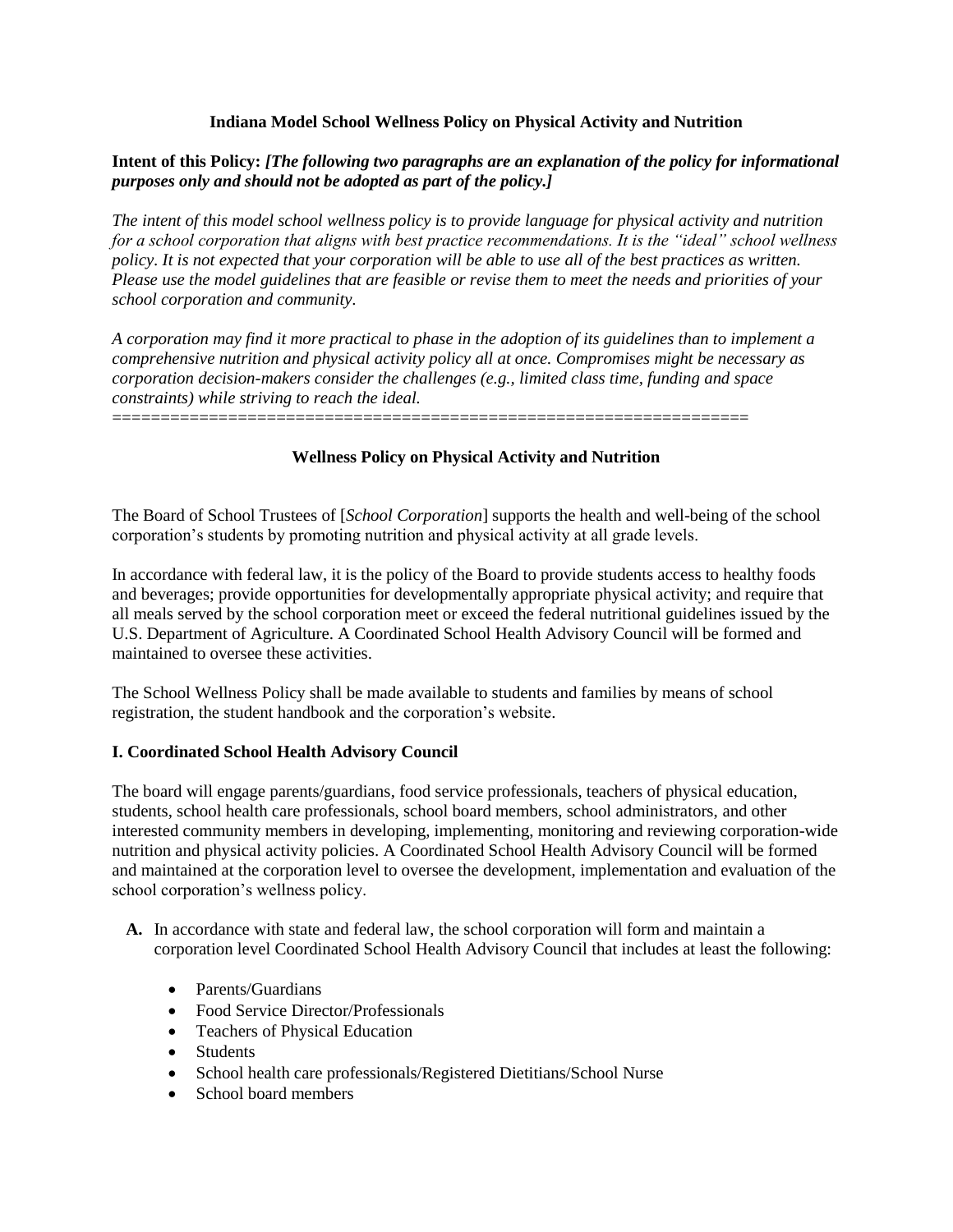- School administrators
- Any interested member of the public
- Representatives of interested community organizations

Other potential members of the Council include teachers, teaching assistants, SNAP-Ed educators, and community representatives such as recreation professionals, city planners, industry professionals and voluntary service workers.

B. The Advisory Council shall meet at least annually to review nutrition and physical activity policies and to develop an action plan for the coming year. The Council shall meet as needed during the school year to discuss implementation activities and address barriers and challenges.

C. The Advisory Council shall report annually to the Superintendent and the School Board on the implementation of the wellness policy and include any recommended changes or revisions.

D. The School Board will adopt or revise nutrition and physical activity policies based on recommendations made by the Advisory Council.

## **II. Nutrition Education and Nutrition Promotion**

Nutrition topics shall be integrated within the comprehensive health education curriculum and taught at every grade level (K-12) according to standards of the Indiana Department of Education. Schools will link nutrition education activities with existing coordinated school health programs or other comparable comprehensive school health promotion frameworks.

### **III. Standards for USDA Child Nutrition Programs and School Meals**

The board will provide and promote the National School Lunch and Breakfast Programs to ensure that all students have access to healthy foods to support healthier choices and promote optimal learning.

### **IV. Nutrition Standards for Competitive and Other Foods and Beverages**

A. The Board will provide and allow foods and beverages that support proper nutrition, promote healthy choices, and comply with federal nutrition standards in vending machines, school stores and concession stands. This also includes food and beverages made available in schools during the school day for such events as school fundraisers and food and beverages brought into the schools by students or other person for such events as birthdays and classroom celebrations.

### *Fundraisers selling food items that do not meet the federal nutrition standards are limited to two such fundraisers per school building per year.*

### *[OR]*

### *No fundraisers selling food items will be allowed in any school during the school day.*

B. The Board will allow marketing in school buildings and on school grounds during the school day for only those food and beverages provided by the school that meet the federal nutrition standards. Marketing that promotes student health will be permitted in school buildings and on school grounds.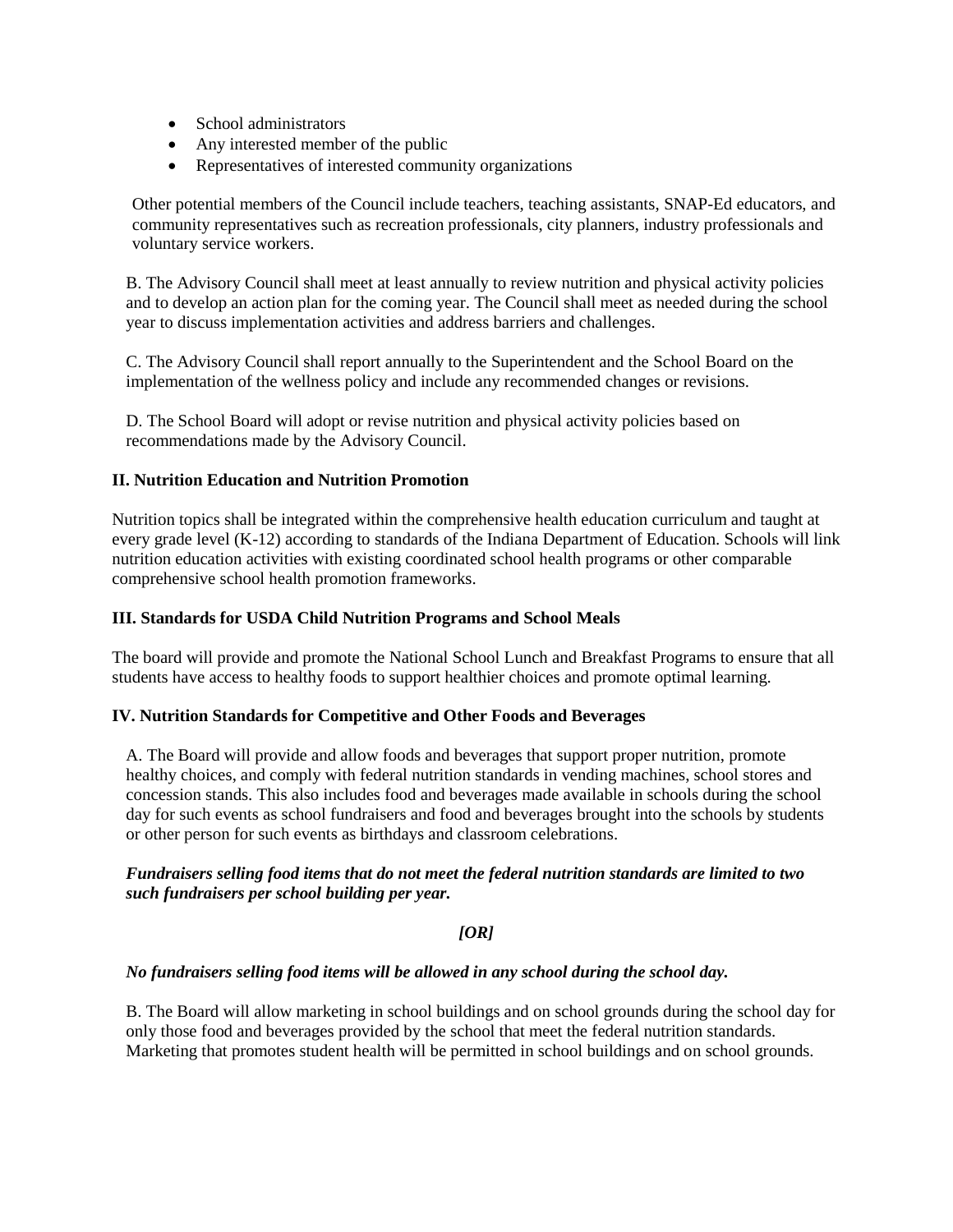### **V. Physical Activity and Physical Education**

The board supports the health and well-being of students by promoting physical activity through physical education, recess and other physical activity breaks; before- and after-school activities; and walking and bicycling to school. Additionally, the board supports physical activity among elementary students by providing them with at least 30 of the recommended 60 minutes of physical activity per day.

### **VI. Other Activities that Promote Student Wellness**

The board supports the health and well-being of our students and staff by creating and promoting policy and environmental supports to provide physical activity and healthy eating opportunities.

#### **VII. Evaluation**

Through implementation and enforcement of this policy, the corporation will create an environment that supports opportunities for physical activity and healthy eating behaviors. To ensure continuing progress, the corporation will evaluate implementation efforts and their impact on students and staff at least every three years. The board will notify the public of the results of the three-year assessment and evaluation.

The board designates the superintendent to ensure compliance with this policy and its administrative regulations. The superintendent is responsible for retaining all documentation of compliance with this policy and its regulations, including but not limited to each school's three-year assessment and evaluation report and this wellness policy and plan. The superintendent will also be responsible for public notification of the three-year assessment and evaluation report, including any updates to this policy made as a result of the corporation's three-year assessment and evaluation.

| LEGAL REFERENCE: | 42 U.S.C. 1758b     |
|------------------|---------------------|
|                  | 7 CFR Part 210      |
|                  | L.C. $20-26-9-18.5$ |

#### **Administrative Regulations:**

#### **II. Nutrition education**

**1.** Health education will be provided as part of a comprehensive health education program and taught by a licensed health education instructor.

**2.** The school corporation will provide nutrition education training opportunities to teachers and staff for all grade levels.

#### **III. Nutrition promotion**

**1.** Nutrition promotion will include lessons that cover topics such as how to read and use food labels, choosing healthy options and portion control.

**2.** School staff will collaborate with community groups and organizations to provide opportunities for student projects related to nutrition (e.g., cultivating school gardens, reading food labels and maintaining a caloric balance between food intake and physical activity/exercise).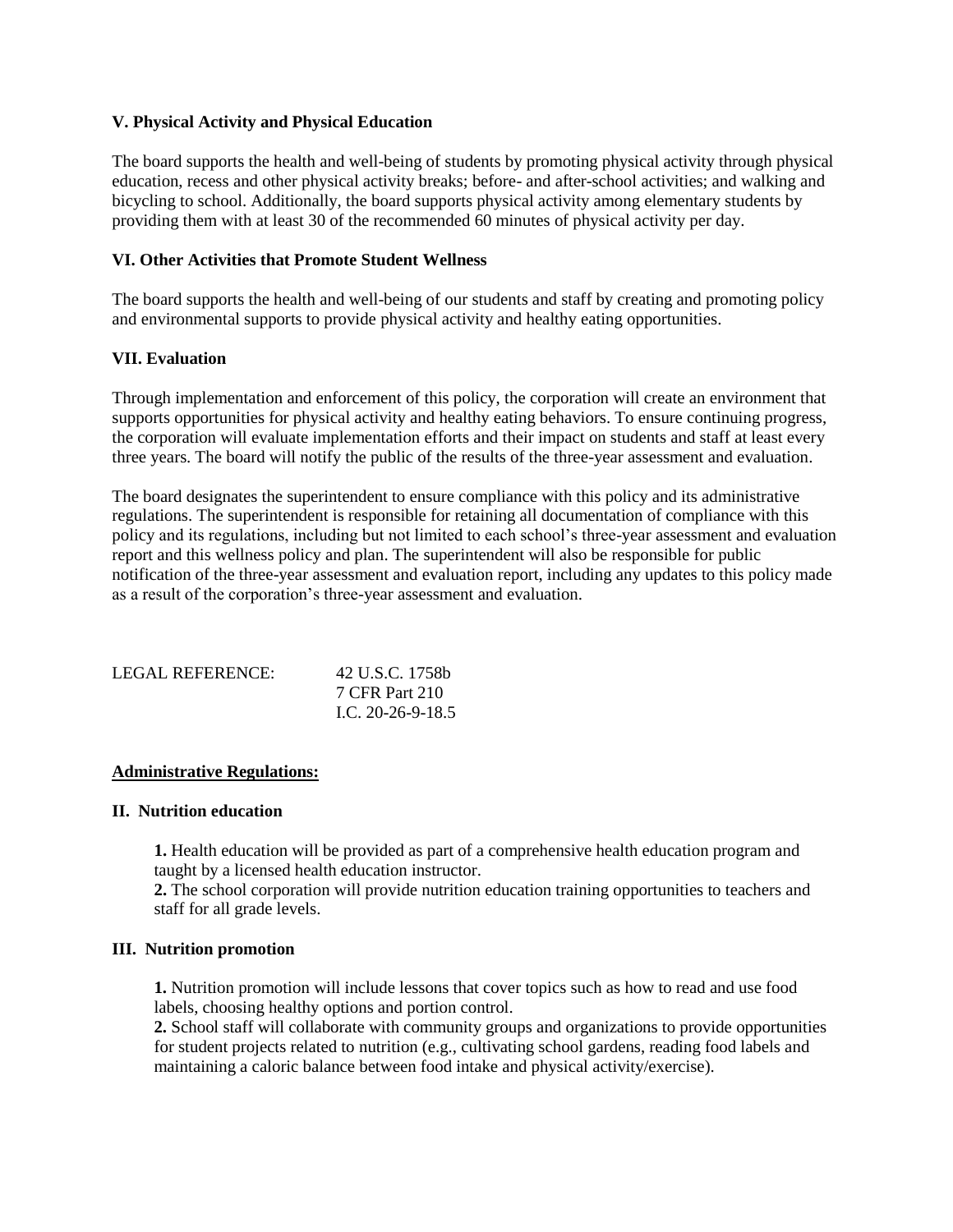**3.** Nutrition promotion resources will be provided to parents/guardians through handouts, website links, school newsletters, presentations and any other appropriate means available to reach parents/guardians.

**4.** Nutrition educators will partner with school staff of the school food service program to use the cafeteria as a learning lab. Healthy items, such as salads and fruits, will be displayed prominently in cafeterias to make healthier choices more appealing.

**5.** Nutrition labels will be provided on all foods to allow students to easily identify healthier foods. **6.** Foods of minimal nutritional value, including brands and illustrations, shall not be advertised or marketed in educational materials.

### **IV. Standards for USDA Child Nutrition Programs and School Meals**

**A.** School Meal Content

**1.** Meals served through the National School Lunch and Breakfast Programs will:

- Be appealing and appetizing to children;
- Meet, at a minimum, the nutrition requirements established by the USDA for federally funded programs;
- Contain 0 percent trans fats;
- Offer a variety of fruits and vegetables;
- 100 percent of the grains offered are whole grain-rich.

**2.** All cooked foods will be baked or steamed. Proper procurement procedures and preparation methods will be used to decrease excess fat, calorie and sodium levels in food.

**3.** Schools are encouraged to purchase or obtain fresh fruits and vegetables from local farmers when practical.

**4.** Students will have the opportunity to provide input on local, cultural and ethnic favorites.

**5.** The food services department shall provide periodic food promotions that will allow for taste testing of new healthier foods being introduced on the menu.

**6.** Special dietary needs of students will be considered when planning meals, according to the document *Accommodating Children with Special Dietary Needs in the School Nutrition Programs.* **7.** The food services department will share and publicize information about the nutritional content of meals with students and parents/guardians. The information will be available in a variety of forms that can include handouts, the school website, articles, school newsletters, presentations that focus on nutrition and healthy lifestyles, and through any other appropriate means available to reach families.

# **B.** School Meal Participation

**1.** To the extent possible, schools will provide the USDA School Breakfast Program to all students. **2.** To the extent possible, schools will utilize methods to serve school breakfasts that encourage participation, including serving breakfast in the classroom, serving "grab-and-go" breakfasts and arranging transportation schedules to allow for earlier arrival times.

**3.** Schools will inform families of the availability and location of Summer Food Service Program meals, in accordance with the Healthy, Hunger-Free Kids Act of 2010. Schools in which more than 50 percent of students are eligible for free or reduced-priced school meals will sponsor the Summer Food Service Program when feasible.

**4.** Schools will provide the After School Meal Program, when it becomes available, in accordance with the Healthy, Hunger-Free Kids Act of 2010.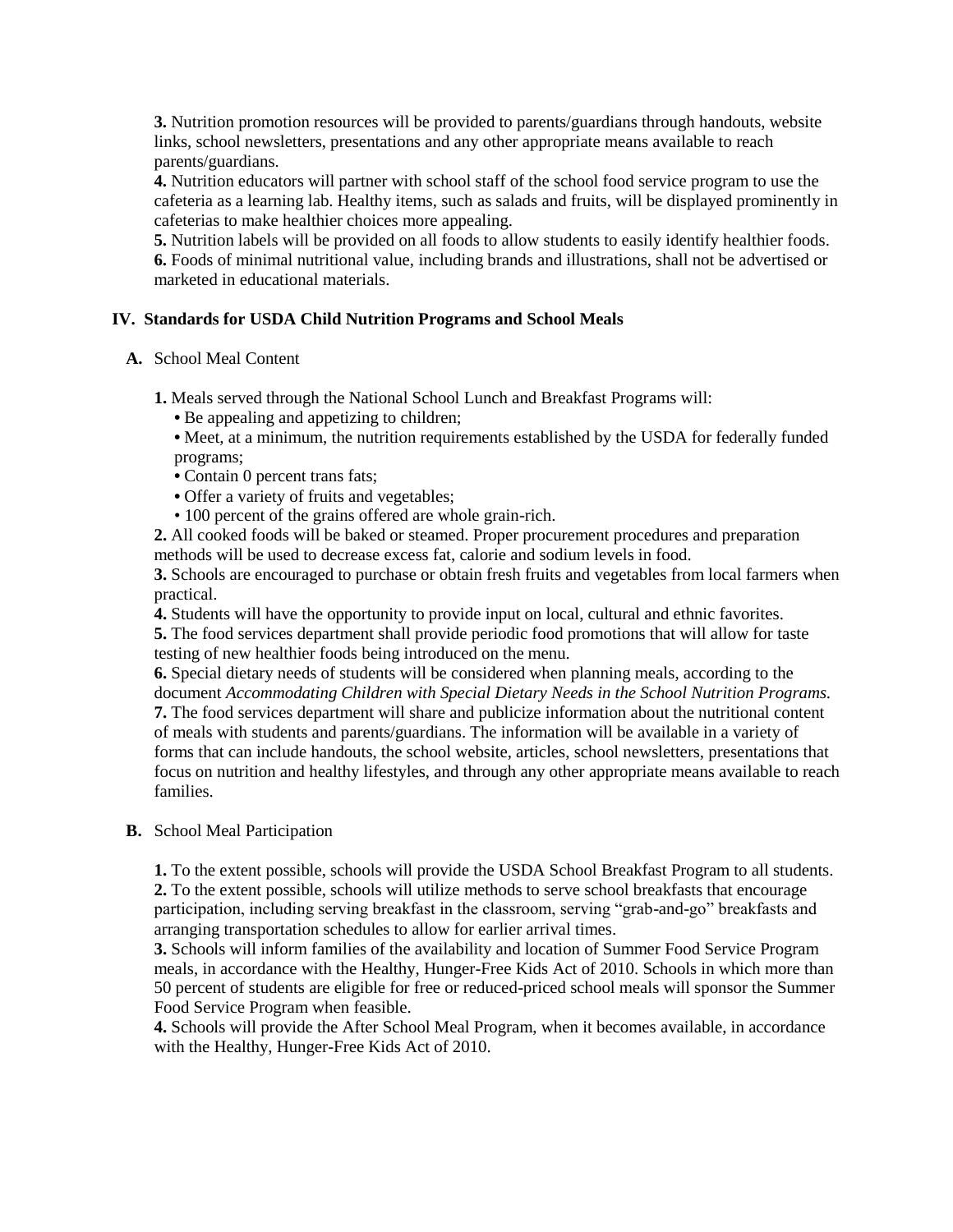### **C.** Mealtimes and Scheduling

**1.** Adequate time will be provided to students to eat lunch (at least 20 minutes after being served) and breakfast (at least 10 minutes after being served).

- **2.** Elementary schools will schedule recess before lunch.
- **3.** School meals will be served in clean and pleasant settings.
- **4.** Students will have convenient access to hand-washing and sanitizing stations.
- **5.** Potable (drinking) water must be readily available at all mealtimes.

**6.** Appropriate supervision will be provided in the cafeteria and rules for safe behavior shall be consistently enforced.

### **D.** Professional Development

**1.** Professional development and training will be provided at least annually to food service managers and staff on proper food handling techniques and healthy cooking practices.

### **V. Nutrition Standards for Competitive and Other Food and Beverages**

**A.** Approved Nutrition Standards, based on the nutrition standards of the Institute of Medicine (2007).

**1.** K-12 à la carte, school vending machines and other foods outside of school meals shall be limited to:

- No more than 30 percent of total calories from fat,
- Less than 10 percent of total calories from saturated fats,
- 0 percent trans fats,
- No more than 35 percent of calories from total sugars,
- No more than 200 milligrams of sodium per portion as packaged,
- No more than 200 calories per package, and
- 100 percent of the grains offered are whole grain-rich.

**2.** K-12 à la carte, school vending machines and other beverages outside of school meals shall be limited to:

- Water without flavoring, additives, or carbonation,
- Low-fat and nonfat milk (in 8- to 12-ounce portions),
- 100% fruit juice in 4-ounce portions as packaged for elementary/middle school and 8 ounces (2 portions) for high school, and
- All beverages other than water, white milk or juice shall be no larger than 12 ounces.

### **B.** Availability

**1.** A vending machine at an elementary school that dispenses food or beverage items may not be accessible to students.

- **2.** Vending machines in middle and high schools:
	- Will not be available during mealtimes.
	- Will contain items that meet the approved nutrition standards.
- **3.** Vending machines for school staff will not be accessible to students.
- **4.** Food and beverages will not be sold in school stores.

**5.** Students and staff will have free, potable (drinking) water for consumption available in water fountains throughout the school building.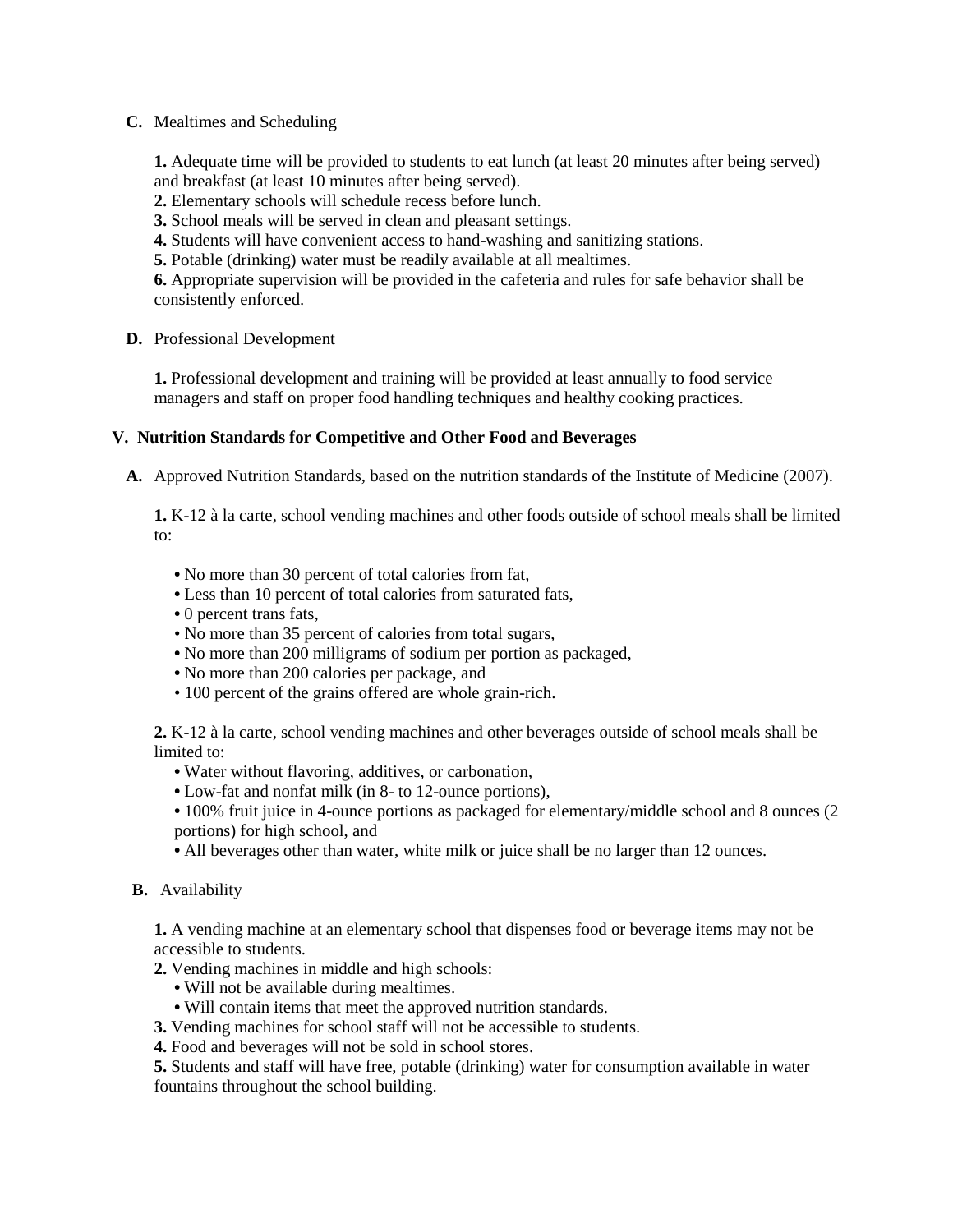#### **C.** Concession Stands

**1.** The concession items sold at school-sponsored events to participants, fans and visitors shall include at least 50 percent healthy beverages and foods, according to the approved nutrition standards.

### **D.** Classroom Celebrations

**1.** Classroom celebrations will focus on activities (e.g., giving free time, extra recess, music and reading time) rather than on food.

**2.** Classroom celebrations that include food will be limited to one per month. Food items must comply with federal nutrition standards.

**3.** Schools shall inform parents/guardians of the classroom celebration guidelines.

### **E.** Food as a Reward or Punishment

**1.** Teachers and staff will not use food as a reward. For example, the use of sugar-sweetened beverages or candy as a classroom reward at any school is not appropriate. **2.** School staff will not withhold food or drink at mealtimes as punishment.

**F.** Fundraisers

**1.** Fundraising activities will support healthy eating and wellness. Schools will promote the sale of non-food items for school-sponsored fundraising. For a food or beverage item to be sold as a fundraiser, it must meet the approved nutrition standards. Fundraisers subject to this rule are those sold during the school day on school grounds. School day is defined as from midnight the night before to 30 minutes after the end of school.

**G.** Non-sold food and beverages:

**1.** Non-sold food and beverages will comply with federal nutrition standards.

# **H.** Marketing

1. Signage or similar media on school campus during the school day may only advertise food and/or beverages provided and sold by the school that meet the competitive foods standards for foods sold in schools (i.e. Smart Snacks).

# **VI. Physical Activity and Physical Education**

### **A.** Physical Education K-12

**1.** All students in grades K-12 will participate in physical education in order to meet the Physical Education Standards. Also, high schools will encourage students to take more than the courses of physical education required for all Indiana diplomas.

**2.** Waivers will not apply towards the physical education courses required for a diploma. Credit flexibility in physical education will be limited to elective physical education courses.

**3.** Physical education classes will have the same student/teacher ratio used in other classes. In Indiana, the ratio for a single school shall not exceed an average of 30 to 1.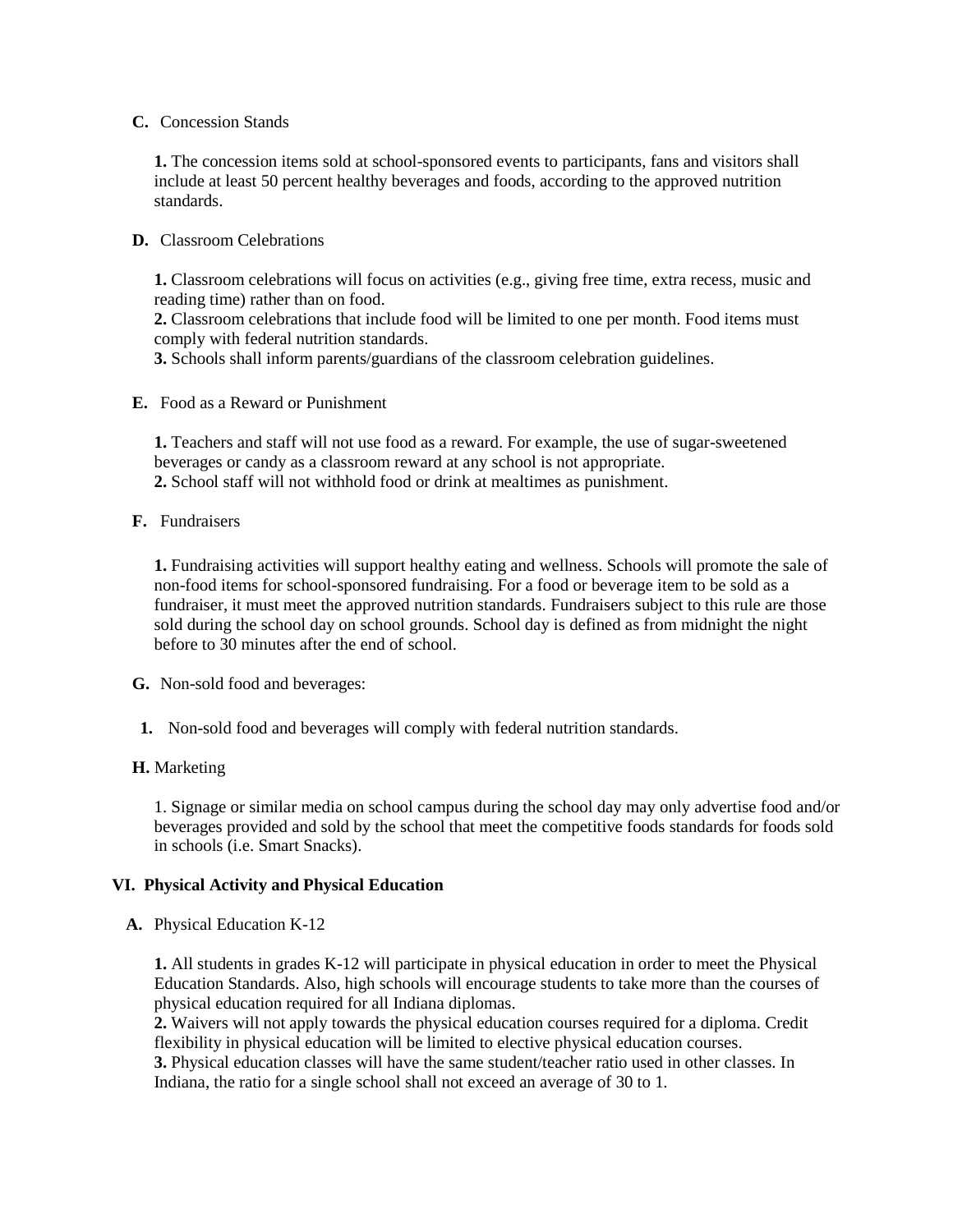**4.** The physical education program shall be provided adequate space and equipment to ensure quality physical education classes for students.

**B.** Daily Recess and Physical Activity Breaks

**1.** Each elementary school shall provide daily physical activity in accordance with Indiana Code 20- 30-5-7.5.

**2.** All elementary school students will have at least 1 period of active recess per day that is at least 20 minutes in length as recommended by the National Association for Sport and Physical Education (NASPE). This recess period will be outdoors when possible. If outdoor recess is not possible due to inclement weather, teachers will provide an indoor physical activity break in the classroom. **3.** All teachers will be encouraged to use physical activity breaks during classroom time as often as possible.

**4.** Schools should discourage extended periods of inactivity (2 or more hours). During events such as mandatory school-wide testing, teachers will give students periodic breaks for moderate physical activity.

**C.** Physical Activity Opportunities Before and After School

**1.** Schools will offer intramurals, clubs, interscholastic sports and voluntary activities to increase opportunities for physical activity before and/or after school, taking into account student interest and supervisor availability.

**2.** After-school enrichment providers will include physical activity in their programs, to the extent space and equipment allow.

**D.** Physical Activity and Remedial Activities/Punishment

**1.** Students will not be removed or excused from physical education to receive instruction in other content areas.

**2.** School staff will not use physical activity (e.g., running laps, pushups) or withhold opportunities for physical activity (e.g., recess, physical education) as punishment.

### **VI. Other School Based Activities**

A. Walking and Bicycling to School

**1.** Where appropriate and safe, schools will allow walking and bicycling to school.

**2.** To the extent possible, the school corporation will make improvements so it is safer, easier and more enjoyable for students to walk and bicycle to school.

**3.** The school corporation will explore the availability of both local and federal funding (e.g., Safe Routes to School funds administered by the Indiana Department of Transportation) to finance such improvements.

**4.** Schools will promote walking and bicycling to school, including the promotion of International Walk to School Day, which falls on the first Wednesday of October each year.

B. Use of School Facilities Outside of School Hours

**1.** School spaces and facilities, such as the playground, gym, pool and track, will be made available to students, staff and community members before and after the school day; on weekends; and during school vacations. School policies concerning safety will apply at all times.